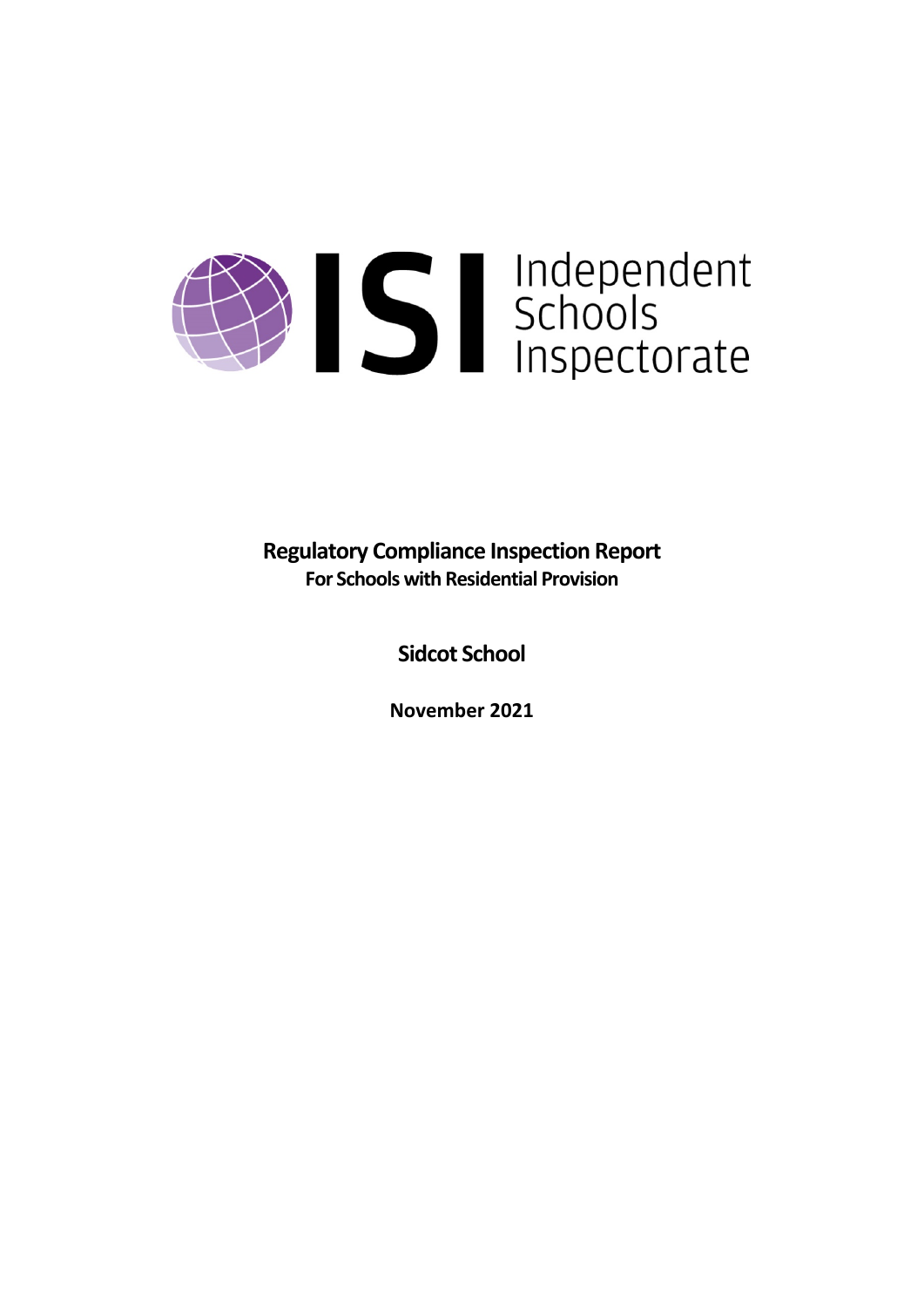**Contents** 2

# **Contents**

|    | <b>School's Details</b>                                              | 3                       |
|----|----------------------------------------------------------------------|-------------------------|
| 1. | <b>Background Information</b>                                        | 4                       |
|    | About the school                                                     | 4                       |
|    | What the school seeks to do                                          | 4                       |
|    | About the pupils                                                     | 4                       |
| 2. | <b>Regulatory Compliance Inspection</b>                              | 5                       |
|    | <b>Preface</b>                                                       | 5                       |
|    | <b>Key findings</b>                                                  | 6                       |
|    | PART 1 - Quality of education provided                               | 6                       |
|    | PART 2 - Spiritual, moral, social and cultural development of pupils | 6                       |
|    | PART 3 – Welfare, health and safety of pupils                        | 6                       |
|    | PART 4 – Suitability of staff, supply staff, and proprietors         | $\overline{\mathbf{z}}$ |
|    | PART 5 – Premises of and accommodation at schools                    | 7                       |
|    | <b>PART 6 - Provision of information</b>                             | 7                       |
|    | PART 7 - Manner in which complaints are handled                      | 7                       |
|    | PART 8 - Quality of leadership in and management of schools          | $\overline{\mathbf{z}}$ |
| З. | <b>Inspection Evidence</b>                                           | 8                       |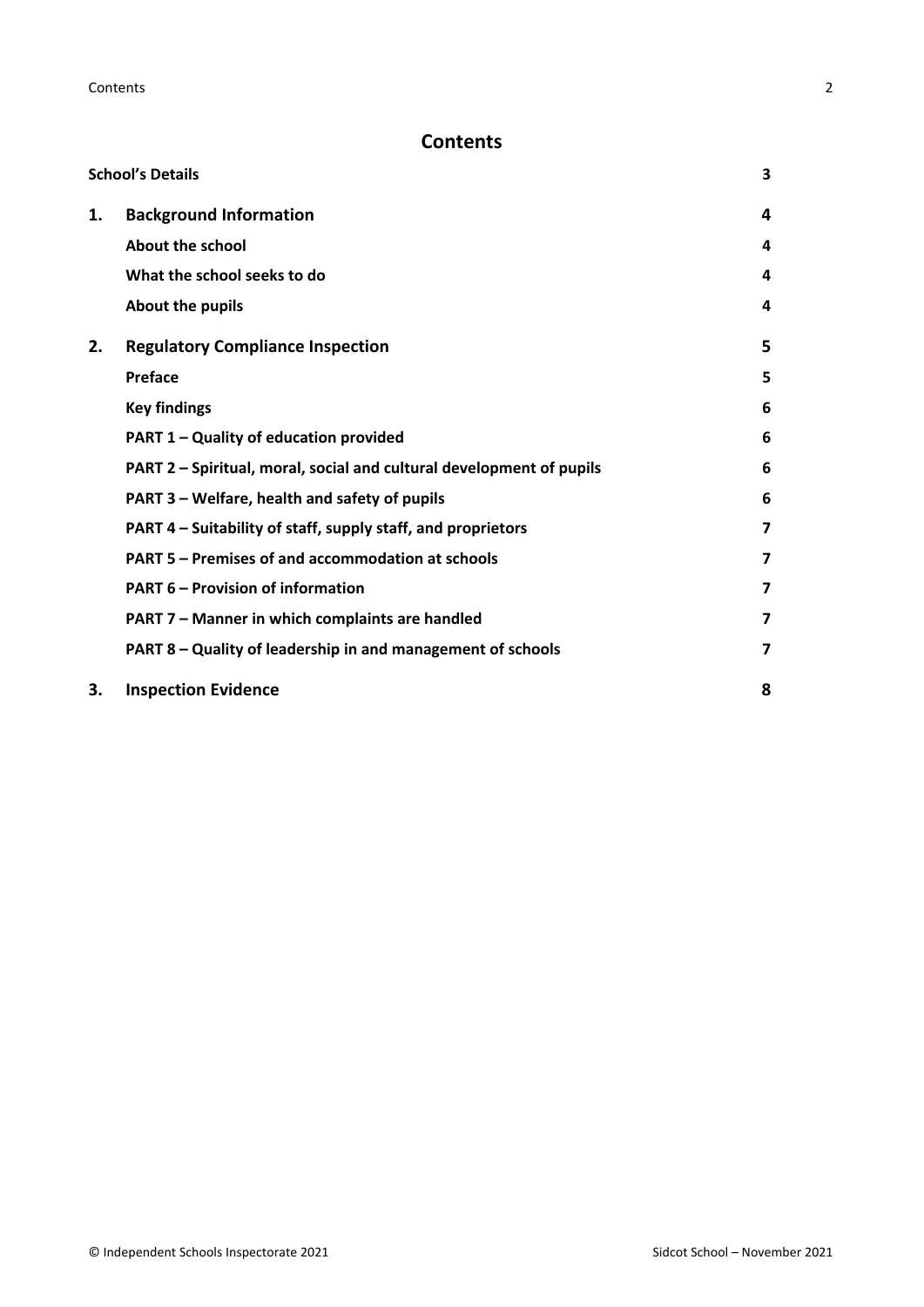| <b>School</b>                    | Sidcot School                       |     |                   |     |
|----------------------------------|-------------------------------------|-----|-------------------|-----|
| <b>DfE</b> number                | 802/6002                            |     |                   |     |
| <b>Registered charity number</b> | 296491                              |     |                   |     |
| <b>Address</b>                   | Sidcot School                       |     |                   |     |
|                                  | Oakridge Lane                       |     |                   |     |
|                                  | Winscombe                           |     |                   |     |
|                                  | North Somerset                      |     |                   |     |
|                                  | <b>BS25 1PD</b>                     |     |                   |     |
| <b>Telephone number</b>          | 01934 843102                        |     |                   |     |
| <b>Email address</b>             | info@sidcot.org.uk                  |     |                   |     |
| Head                             | Mr Iain Kilpatrick                  |     |                   |     |
| Proprietor                       | Board of Governors of Sidcot School |     |                   |     |
| Age range                        | 3 to 19                             |     |                   |     |
| Number of pupils on roll         | 613                                 |     |                   |     |
|                                  | Day pupils                          | 490 | <b>Boarders</b>   | 123 |
|                                  | <b>EYFS</b>                         | 18  | <b>Juniors</b>    | 113 |
|                                  | <b>Seniors</b>                      | 351 | <b>Sixth Form</b> | 131 |
| <b>Inspection dates</b>          | 3 to 5 November 2021                |     |                   |     |

# <span id="page-2-0"></span>**School's Details**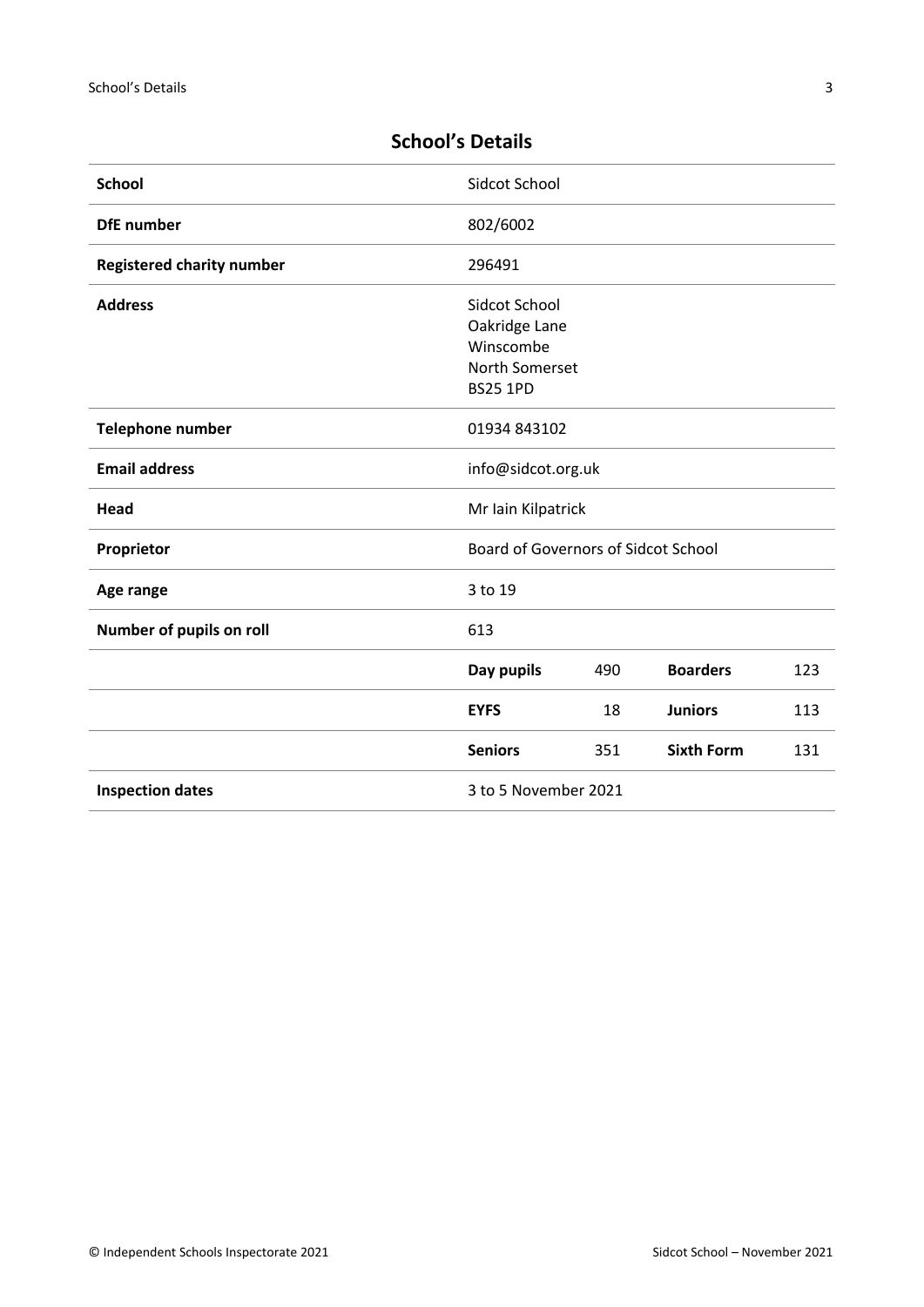# <span id="page-3-0"></span>**1. Background Information**

#### <span id="page-3-1"></span>**About the school**

- 1.1 Sidcot School is a co-educational independent boarding and day school for pupils aged between 3 and 19 years. It is administered by a board of governors. The school was established in 1699 to teach boys from families who were members of the Religious Society of Friends (Quakers). The school moved to its present site and became co-educational in 1808.
- 1.2 The school is divided into a junior day school, for children in the Early Years Foundation Stage (EYFS) aged 3 to 5 years and pupils aged 5 to 11 years, and a senior day and boarding school for pupils aged 11 to 19 years. Boarding accommodation is provided in four houses on the school site.
- 1.3 The school opened a new well-being hub in September 2021.
- 1.4 During the period March to August 2020, the whole school remained open only for children of key workers. No boarders remained on site until the start of Summer Term 2020.
- 1.5 During this period of closure the school provided remote learning materials for all pupils.
- 1.6 In the interests of infection control during the COVID-19 (coronavirus) pandemic, inspection evidence was gathered partly remotely and partly on-site to reduce contact within the school setting.
- 1.7 In line with the direction given by the Department for Education (DfE) at the time, no evaluation has been made of the nature or effectiveness of any provision made during the period March to August 2020, including its impact on pupils' learning, achievement or personal development. Any concerns relating to pupils' welfare during this period which directly relate to measures implemented by the school have been considered.
- 1.8 During the lockdown period of January to March 2021, all pupils other than the children of key workers or vulnerable pupils received remote learning provision at home, or with guardians in the case of overseas boarders.
- 1.9 In 2020 and 2021, public examinations were not held. For pupils who would have been expected to take these examinations, centre-assessed and teacher-assessed grades were awarded.
- 1.10 Since 2020, EYFS profiles have not been externally moderated.

#### <span id="page-3-2"></span>**What the school seeks to do**

1.11 The school aims to base its educational provision on the Quaker values of truth and integrity, equality and community, peace, simplicity and sustainability. It seeks to ensure that pupils have all the support they need to grow as individuals with their full range of talents recognised and celebrated.

#### <span id="page-3-3"></span>**About the pupils**

1.12 Most day pupils live locally and come from professional families. The majority of boarders come from overseas. Nationally standardised test data provided by the school indicate that the ability of the pupils is above average compared to those taking the same tests nationally. The school has identified 97 pupils as having special educational needs and/or disabilities (SEND), which include dyslexia, dyscalculia and sensory impairments, all of whom receive additional specialist help. Three pupils in the school have education, health and care (EHC) plans. English is an additional language (EAL) for 122 pupils, whose needs are supported by specialist and classroom teachers. Data used by the school have identified 125 pupils as being the more able in the school's population, and the curriculum is modified for them because of their special talents in particular subjects including art, music or sport.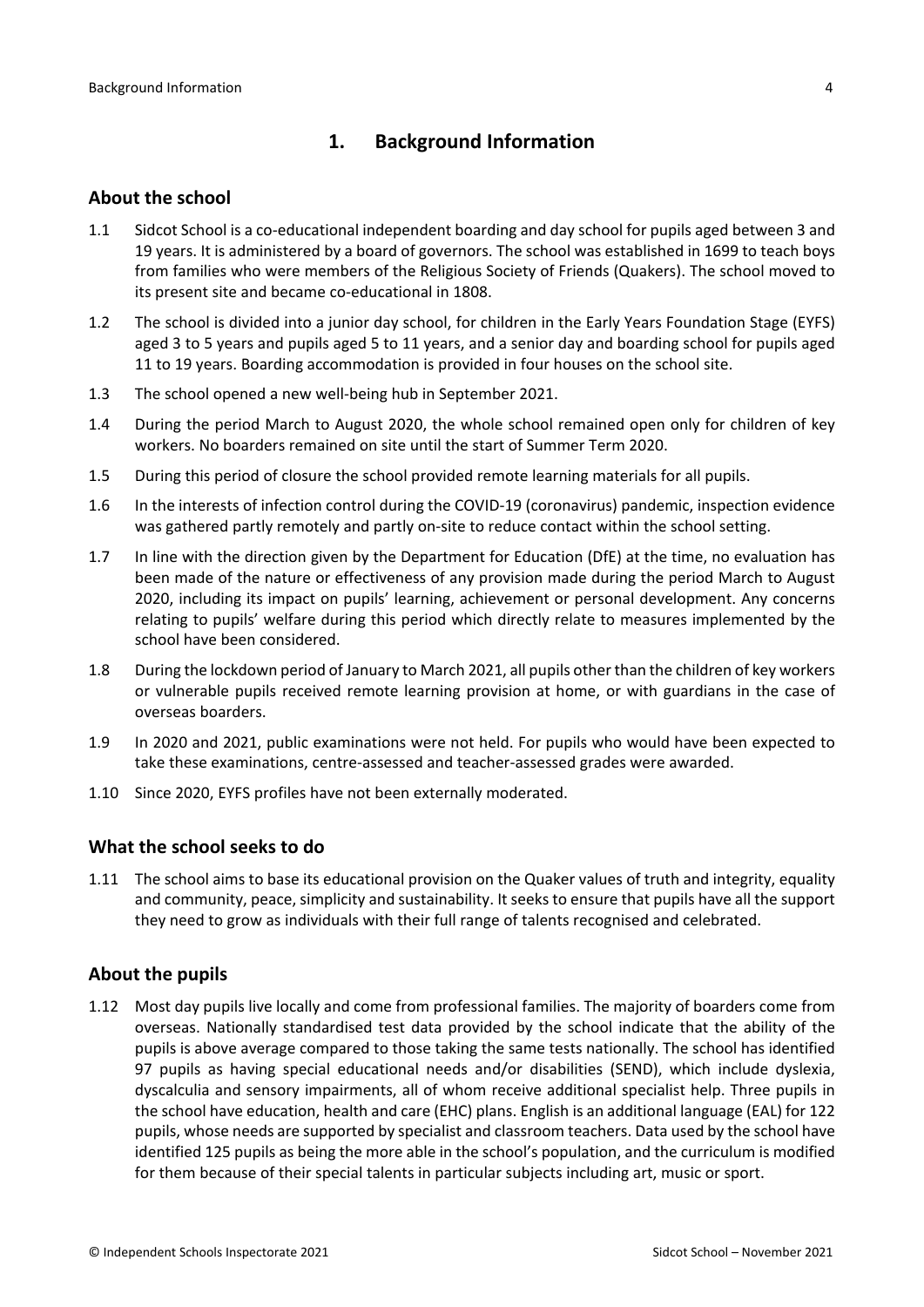# <span id="page-4-0"></span>**2. Regulatory Compliance Inspection**

## <span id="page-4-1"></span>**Preface**

**.**

The Independent Schools Inspectorate (ISI) is approved by the Secretary of State to inspect schools which are, or whose heads are, in membership of the associations which form the Independent Schools Council (ISC) and report on the extent to which they meet the Independent School Standards ('the standards') in the Schedule to the Education (Independent School Standards) Regulations 2014, including the National Minimum Standards for Boarding ('boarding NMS'), where applicable. Inspections ofschools with early years settings not requiring registration also report whether the school complies with key provisions of the Early Years Foundation Stage statutory framework, and for registered settings the full range of the Early Years Foundation Stage provisions is considered. Additionally, inspections report on the school's accessibility plan under Schedule 10 of the Equality Act 2010 and the ban on corporal punishment under section 548 of the Education Act 1996. Inspections also comment on the progress made to meet any compliance action points set out in the school's most recent statutory inspection.

ISI inspections are also carried out under the arrangements of the ISC Associations for the maintenance and improvement of the quality of their membership.

**This is a COMPLIANCE ONLY inspection and as such reports only on the school's compliance with the standards, including the boarding NMS.** The standards represent minimum requirements and judgements are given either as **met** or as **not met**. All schools are required to meet all the standards applicable to them. Where the minimum requirements are not met, this is clearly indicated and the school is required to take the actions specified.

Inspections do not include matters that are outside of the regulatory framework described above, such as: an exhaustive health and safety audit; compliance with data protection requirements; an in-depth examination of the structural condition of the school, its services or other physical features; contractual arrangements with parents; an investigation of the financial viability of the school or its accounting procedures.

Inspectors may be aware of individual safeguarding concerns, allegations and complaints as part of the inspection process. Such matters will not usually be referred to specifically in published reports in this document but will have been considered by the team in reaching its judgements.

Links to the standards and requirements can be found here: The Education [\(Independent](http://www.legislation.gov.uk/uksi/2014/3283/contents/made) School Standards) [Regulations](http://www.legislation.gov.uk/uksi/2014/3283/contents/made) 2014, National Minimum Standards for Boarding Schools, Early Years [Foundation](https://www.gov.uk/government/publications/early-years-foundation-stage-framework--2) Stage Statutory [Framework.](https://www.gov.uk/government/publications/early-years-foundation-stage-framework--2)

**COVID-19: Inspection judgements do not cover the period March to August 2020 inclusive.**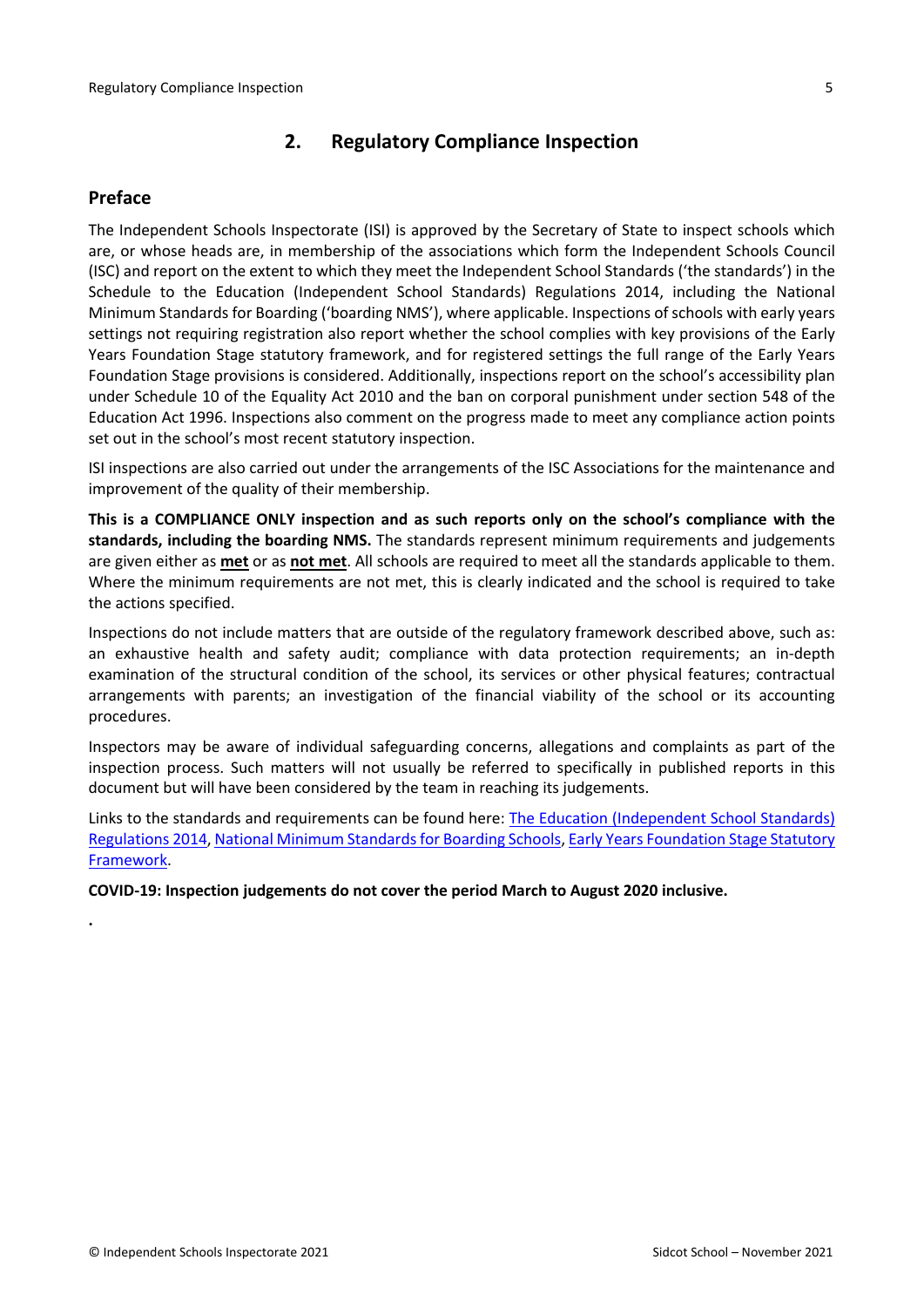## <span id="page-5-0"></span>**Key findings**

**2.1 The school meets the standards in the schedule to the Education (Independent School Standards) Regulations 2014, the National Minimum Standards for Boarding Schools 2015, and relevant requirements of the statutory framework for the Early Years Foundation Stage, and associated requirements and no further action is required as a result of this inspection.**

# <span id="page-5-1"></span>**PART 1 – Quality of education provided**

- 2.2 In the junior school, the school's own framework for assessment confirms that teaching enables pupils to make progress in the context of Part 1 paragraph 3(a).
- 2.3 At GCSE in the years 2019 to 2021, performance has confirmed that teaching enables pupils to make good progress in the context of Part 1 paragraph 3(a).
- 2.4 In the sixth form, A-level resultsin the years 2019 to 2021 have confirmed that teaching enables pupils to make good progress in the context of Part 1 paragraph 3(a).
- 2.5 The curriculum is documented, supported by appropriate plans and schemes of work for the pupils and covers the required breadth of material. The teaching enables pupils to make good progress, encompasses effective behaviour management and is supported by suitable resources. A suitable framework for the assessment of pupils' performance is in place.
- 2.6 Pupils receive relationships education in the junior school and relationships and sex education in the senior school, except in so far as they are lawfully excused. The school has consulted parents and published a written statement of its policy which has regard to the relevant statutory guidance.
- **2.7 The standards relating to the quality of education [paragraphs 1–4] are met.**

### <span id="page-5-2"></span>**PART 2 – Spiritual, moral, social and cultural development of pupils**

- 2.8 Principles and values are actively promoted which facilitate the personal development of pupils as responsible, tolerant, law-abiding citizens. Boarders' views are actively encouraged, and their opinions and concerns are appropriately considered by staff. Any prefect system operating in the school is suitably managed.
- **2.9 The standards relating to spiritual, moral, social and cultural development [paragraph 5] and NMS 17 and 19 are met.**

### <span id="page-5-3"></span>**PART 3 – Welfare, health and safety of pupils**

- 2.10 Arrangements are made to safeguard and promote the welfare of pupils by means that pay due regard to current statutory guidance; good behaviour is promoted; bullying is prevented so far as reasonably practicable; health and safety requirements are met, including those relating to fire safety; provision is made for first aid. Pupils are properly supervised; admission and attendance registers are maintained, as required, and there is a strategic approach to risk assessment. A disability access plan is in place.
- 2.11 An appropriate induction process for pupils new to boarding is implemented, and suitable provision is made for boarders' medical and health care, their food and drink and for managing boarders' laundry and possessions. Boarders have suitable contact with friends and family and access to a programme of activities. Boarding staff are appropriately trained and deployed.
- **2.12 The standardsrelating to welfare, health and safety [paragraphs 6–16], the requirement of Schedule 10 of the Equality Act 2010, the ban on corporal punishment under section 548 of the Education Act 1996, and NMS 2–4, 6–12, 15 and 16 are met.**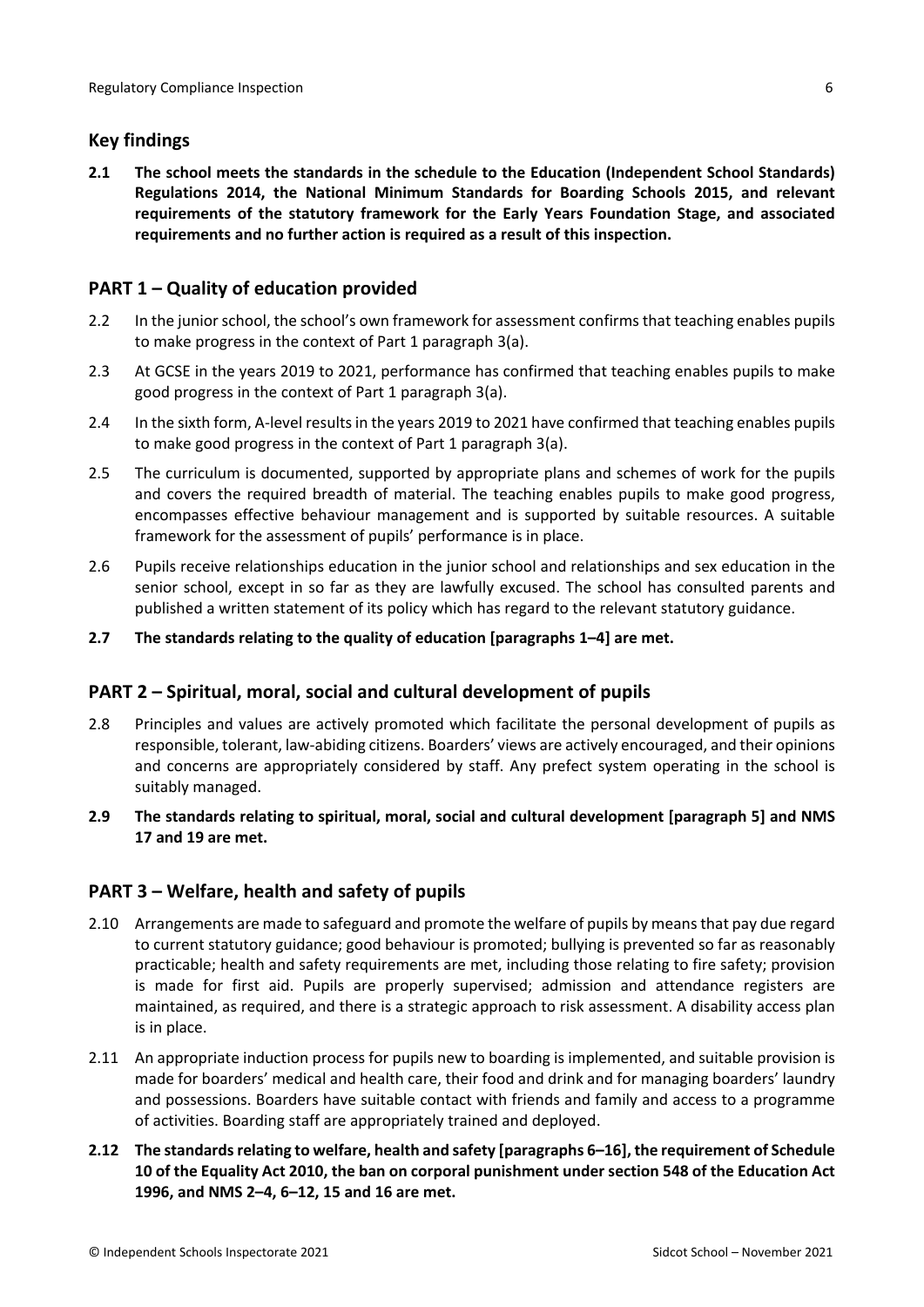# <span id="page-6-0"></span>**PART 4 – Suitability of staff, supply staff, and proprietors**

- 2.13 The school makes appropriate checks to ensure the suitability of staff, supply staff and proprietors, and a register is kept as required. Visitors to boarding accommodation are appropriately supervised and the school's arrangements for guardianship are suitably managed.
- **2.14 The standards relating to the suitability of those in contact with pupils at the school [paragraphs 17–21] and NMS 14 are met.**

### <span id="page-6-1"></span>**PART 5 – Premises of and accommodation at schools**

2.15 Suitable toilet and changing facilities, and showering facilities where required by the standard, and appropriate accommodation for pupils' medical and therapy needs are provided. The premises are maintained to a standard commensurate with health and safety; acoustics and lighting are appropriate; water provision is adequate. Suitable outdoor space is provided for physical education and outdoor play. Boarding accommodation is adequate for the needs of all boarders, and safeguards and promotes their welfare.

#### **2.16 The standardsrelating to the premises and accommodation [paragraphs 22–31] and NMS 5 are met.**

#### <span id="page-6-2"></span>**PART 6 – Provision of information**

- 2.17 A range of information is published, provided or made available to parents, inspectors and the Department for Education. This includes details about the proprietor, the ethos of the school and the curriculum, and of the school's arrangementsfor admission, behaviour and exclusions, bullying, health and safety, first aid, details of the complaints procedure, and the number of complaints registered under the formal procedure during the preceding school year, and the provision for any with education, health and care plans or English as an additional language. It also includes particulars of the school's academic performance during the preceding school year, inspection reports and (for parents only) a report at least annually of their own child's progress. The safeguarding policy is posted on the school's website. A suitable statement of boarding principles and practice is published by the school.
- **2.18 The standard relating to the provision of information [paragraph 32] and NMS 1 are met.**

#### <span id="page-6-3"></span>**PART 7 – Manner in which complaints are handled**

- 2.19 Parental complaints, if any, are handled effectively through a three-stage process, (informal, formal and a hearing before a panel of three, one of whom is independent of the school). Each stage has clear time scales, and at the third stage the panel can make findings and recommendations which are communicated to the complainant. Records are kept appropriately, including of any action taken, whether or not a complaint is successful, and identifying those relating to the boarding provision.
- **2.20 The standard relating to the handling of complaints [paragraph 33] and NMS 18 are met.**

#### <span id="page-6-4"></span>**PART 8 – Quality of leadership in and management of schools**

- 2.21 The proprietor ensures that the leadership and management demonstrate good skills and knowledge, and fulfil their responsibilities effectively, so that the other standards are consistently met, and they actively promote the well-being of the pupils. Appropriate leadership and management of boarding ensure that the required policies and records are maintained and effectively monitored.
- **2.22 The standard relating to leadership and management of the school [paragraph 34] and NMS 13 are met.**